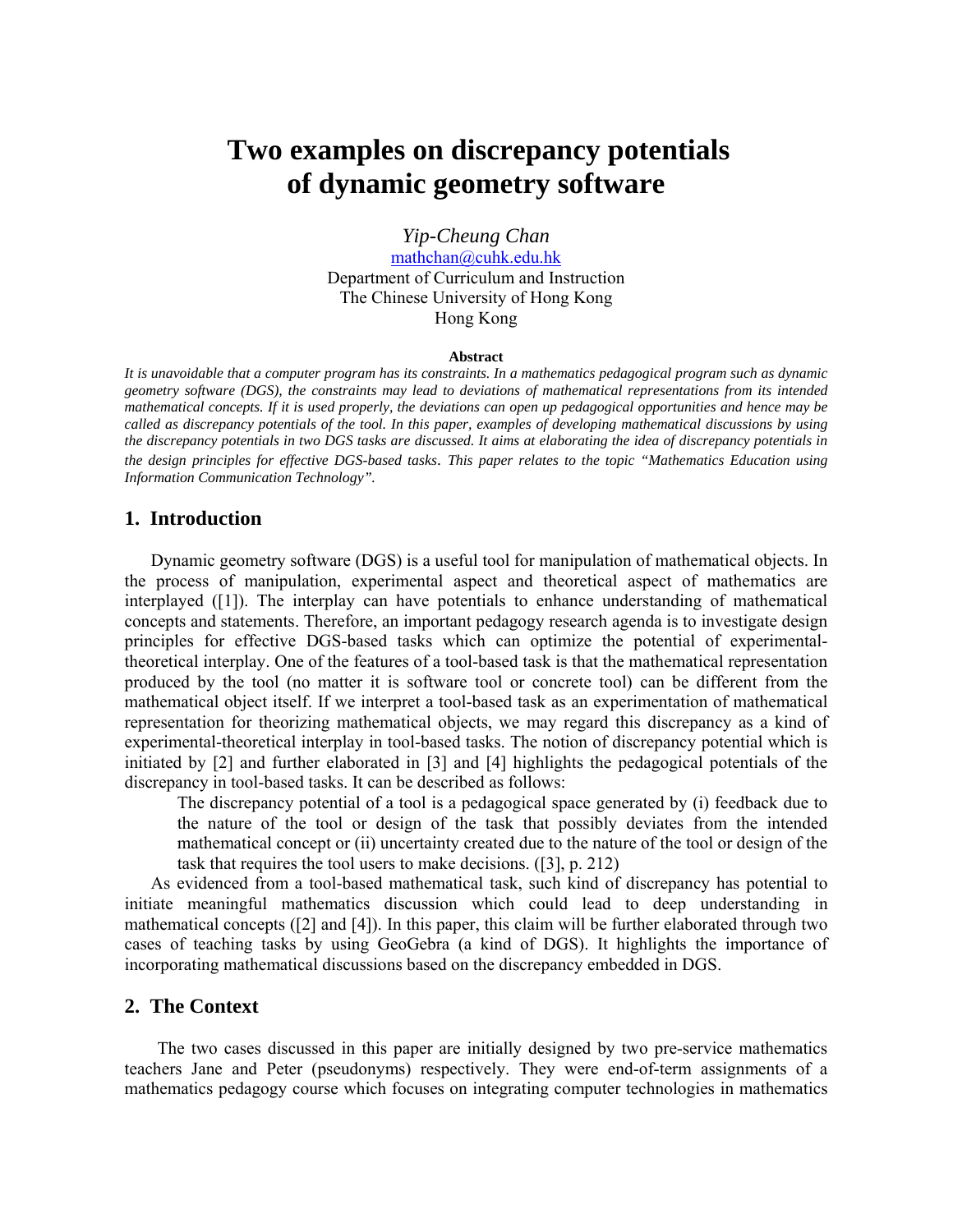classrooms. The pre-service teachers were asked to design a self-contained teaching capsule of a mathematics topic with GeoGebra activities incorporated. In these two cases, there were some technical errors in the GeoGebra files. However, the present author (their course instructor) thinks that these technical errors can be used to enhance deep mathematical understanding. In the following sections, the designs and the technical errors of these two files will be described. Then, the author will elaborate how he would use these technical errors to initiate mathematical discussions. These two cases will illustrate the idea of discrepancy potentials in DGS.

### **3. The Case 1: Trigonometric functions**

The topic of Jane's lesson design was trigonometric functions. She created a GeoGebra file to guide the students understand the definition of trigonometric ratios of angles in a rectangular plane and explore the signs of the trigonometric ratios and the reference angles. The GeoGebra file contains the standard unit circle representation of trigonometric functions. The input box and the slider enable the students to control the value of  $\angle \theta$ . As showed in figure 3.1,  $A = (0,0)$  is the center of the unit circle.  $B = (1,0)$  is the intersection point of *x*-axis and the circle. *B*' is the rotated point of Point  $B = (1,0)$  by  $\angle \theta$ . Point C is the perpendicular foot of B' on the *x*-axis. The auxiliary triangle *B*'*CA* defines the trigonometric functions of  $\angle \theta$ :  $\sin \theta = b = y(B')$  (that is, the

*y* -coordinate of *B*<sup> $\prime$ </sup>);  $\cos \theta = a = x(C)$  (that is, the *x* -coordinate of *C*); and *a*  $\tan \theta = \frac{b}{a}$ .



**Figure 3.1** visual representation of the definitions of trigonometric functions by coordinates

This dynamic figure provides a good visual representation of the definitions of trigonometric functions by coordinates. However, if we set  $\angle \theta = 90^\circ$  (by inputting the value to the input box or dragging the slider to this value), we would find that  $\sin \theta = 1$  and  $\cos \theta = 0$  which are correctly displayed; but tan  $\theta$  displays a very large number (instead of the symbol  $\infty$ ). This phenomenon is caused by the rounding-off error of the software. If we set rounding as 15 significant figures, we will see that  $\cos \theta$  is a very small number (instead of 0) and hence  $\tan \theta$  is a very large number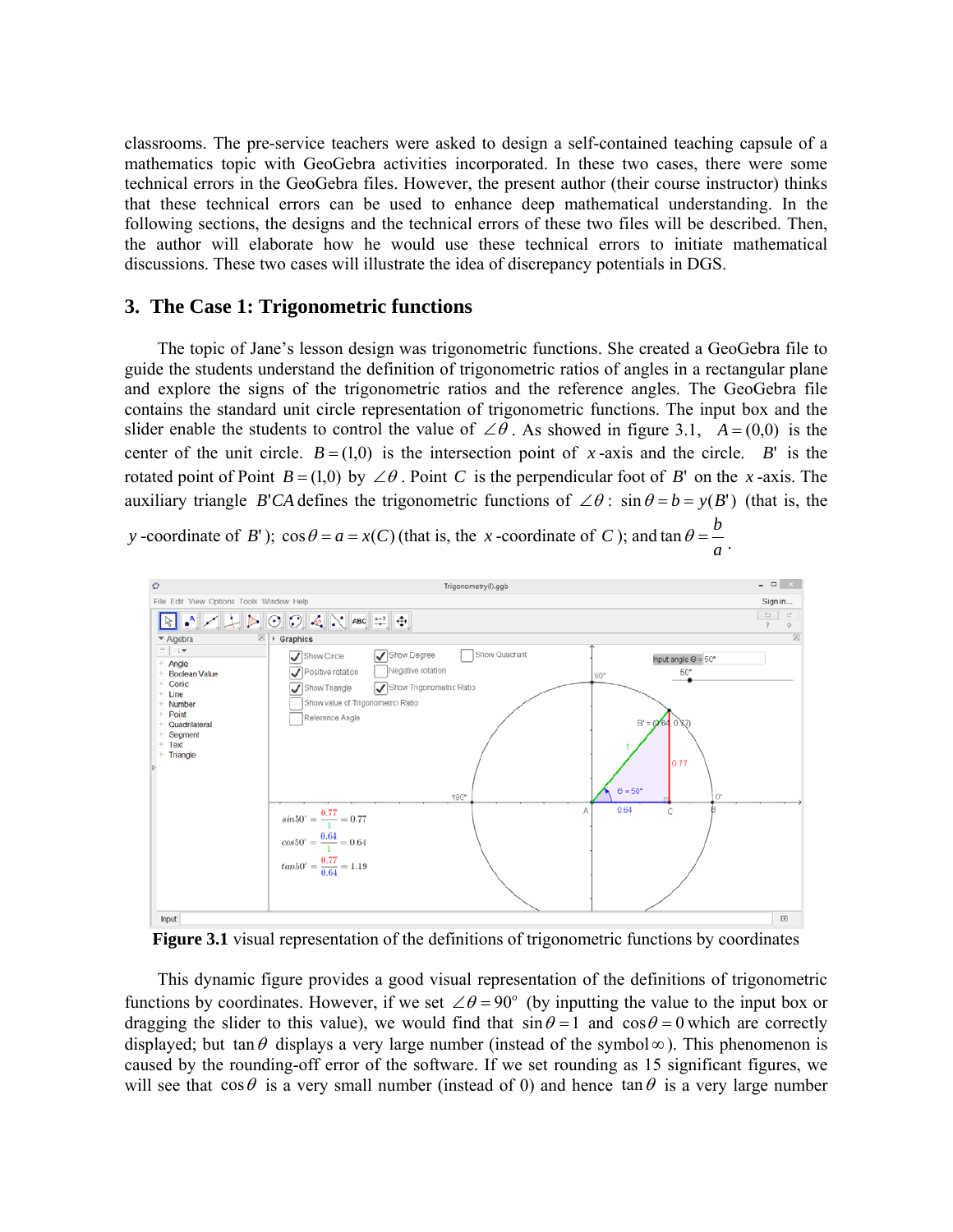(Figure 3.2). At this moment, we would be able to understand the source of the mistake, namely, point *B*' is rotated by an angle approximately equal to  $90^\circ$  (but not exact). This kind of error is frequently found in computer software. We may call it a "discrepancy potential". The term "potential" implies that the discrepancy may enhance students' conceptual understanding if the teacher can make use of it to initiate meaningful mathematics discussions.



**Figure 3.2** The representation of trigonometric functions at 90 degrees

In the following, we will propose how such kind of mathematics discussions can be arranged. First, with the rounding set to the default value (2 decimal places) and  $\theta$  set to 90<sup>°</sup>, the teacher can point out that it shows  $\tan 90^\circ = \frac{1}{2} = 16331239353195370$ 0  $\tan 90^\circ = \frac{1}{6} = 16331239353195370$  and ask the students whether they think that it is correct. The teacher may remind the students that  $\tan \theta = \frac{\sin \theta}{\cos \theta}$ cos  $\tan \theta = \frac{\sin \theta}{\cos \theta}$  and then prompt the students to think about the result when 1 is divided by 0. The latter problem is known to be a difficult question for school students. The teacher may ask them to multiply 0 on both sides. They should be able to realize the absurdity. Yet, the teacher can further discuss with the students the product of a very large number multiplied by 0. It may lead to discussion on the intuitive meaning of  $\infty \times 0$ . After that, the teacher may discuss with the students why a large number is displayed for  $\tan 90^\circ$ . Then, the rounding may be set to a more precise value, say 15 significant figures. As such,  $x(C)$  becomes a very small number (instead of zero) and  $\tan 90^\circ$  becomes  $\frac{1}{1}$  = largenumber. (See figure 3.2 above.) The teacher may further discuss with the smallnumber students the product of a small number $\times$ a large number, which would provide an intuitive idea of the notion of indeterminate in pre-calculus. Finally, the teacher may reset the rounding to 10 decimal places and reset the slider of  $\theta$  as interval from 89<sup>°</sup> to 91<sup>°</sup> and increment as 0.00001<sup>°</sup>. Then, the teacher may drag the slider of  $\theta$  slowly and ask the students to observe how the values of the trigonometric ratios,  $y(B')$  and  $x(C)$  change. It is expected that the students would realize the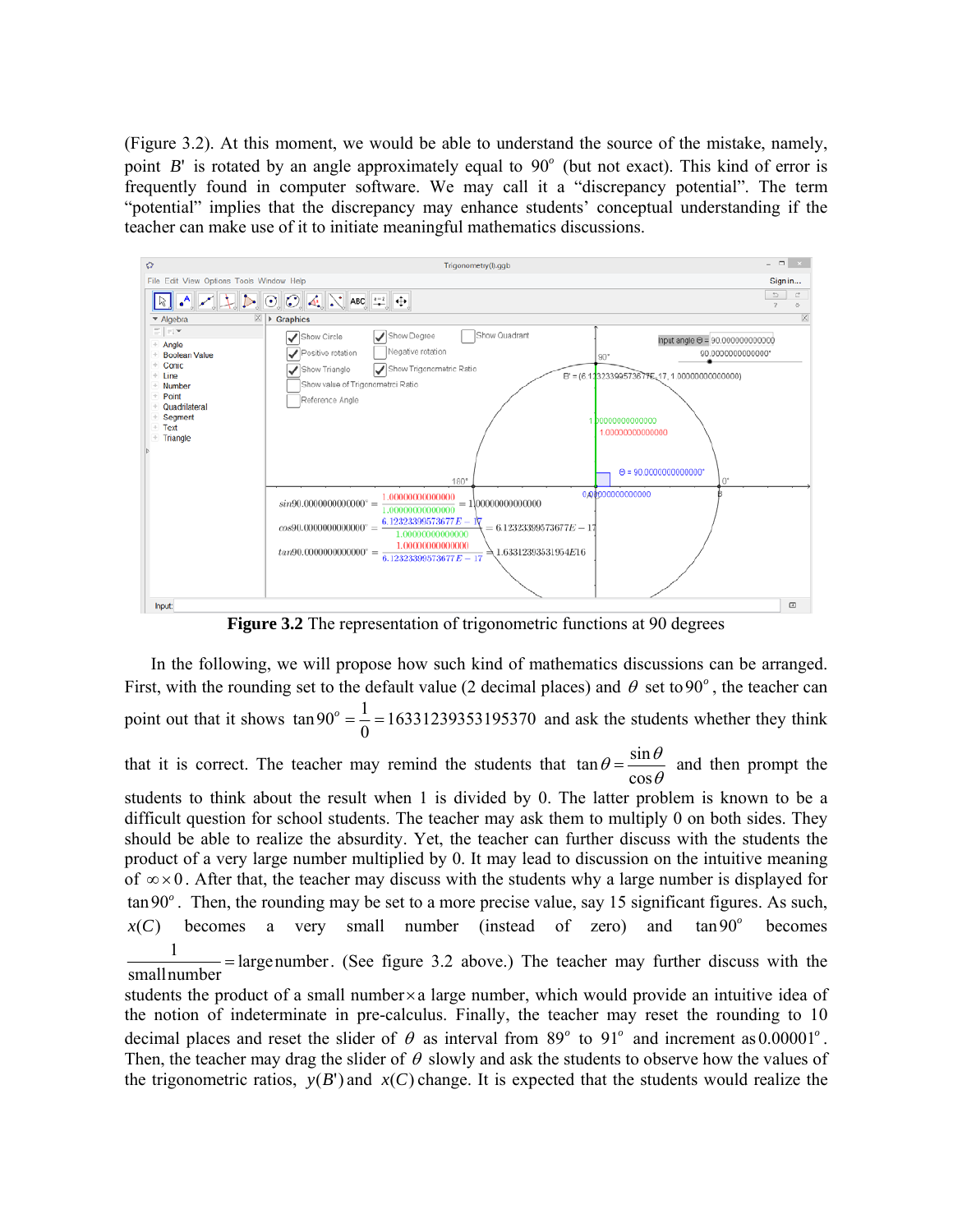sign of tan  $\theta$  changes at 90°, and there is a rapid increase on the magnitude of tan  $\theta$  when  $\theta$  is moved towards 90<sup>°</sup> and then a rapid decrease on the magnitude of tan  $\theta$  when  $\theta$  is moved away 90<sup>°</sup> (Figure 3.3). Thus, the behaviour of tangent function near  $\theta = 90^\circ$  can be discussed. It provides a dynamic illustrative example to the concept of limit of a function. The above discussion extends the learning objective from the definitions of trigonometric functions to the behaviours of the functions, and hence broadens the learning area from trigonometry to calculus. This extension seems to be impossible without the mistake opportunity provided by the software.



**Figure 3.3** Zooming the behaviour of tangent function near 90 degrees

## **4. Case 2: Tangent to a circle**

There are many properties related to tangent to a circle. Some of them are not easy to be understood. One of the properties is that a tangent-chord angle of a circle equals to an angle in the alternate segment (usually abbreviated as: theorem of angle in alternate segment). Peter constructed a GeoGebra figure to illustrate this property (figure 4.1). While dragging point *P* along the circle,  $\angle a$  (tangent-chord angle) keeps equal to  $\angle b$  (angle in the alternate segment). However, problem arises when point *P* crosses point *K*. In that case, the orientation of the triangle is changed and hence  $\angle a$  is no longer equal to  $\angle b$ . Indeed, this phenomenon which is a discrepancy potential highlights a common misconception of the students. For a tangent to the circle and a chord, there are two tangent-chord angles in which they are complement to each other (that is, their sum equals to 180<sup>°</sup>). Students may have difficulty in identifying which tangent-chord angle corresponding to which angle in the alternate segment. The discrepancy due to the orientation change of the triangle can enhance students' abilities in identifying the correct angle pair and deeper their understanding on the orientation of a geometric figure which is an important but often overlooked issue.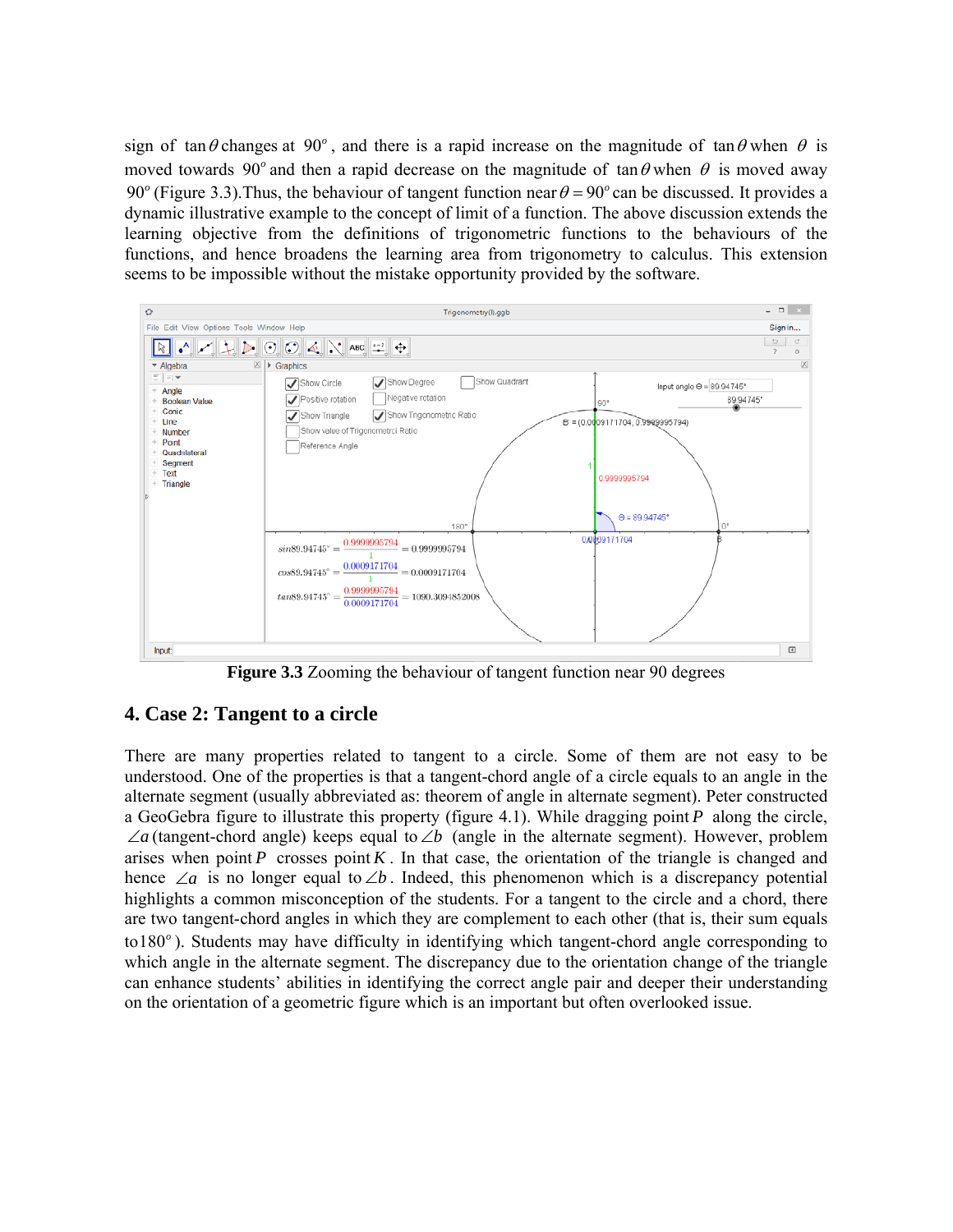

**Figure 4.1** theorem of angle in alternate segment

In the following, we will propose how such kind of mathematics discussions can be arranged. First, the teacher can drag *P* along the circle and ask the students to put attention on the values of  $\angle a$  and  $\angle b$ . While point *P* moves along the circle,  $\angle TPK(=\angle b)$  changes whereas its value keeps unchanged. (This is the property of angles in the same segment of a circle.) When *P* reaches a position where *PT* passes through the center *O* (that is, *PT* is a diameter), ∠α becomes 90<sup>°</sup>, and hence  $\angle b + \angle \gamma = 90^\circ$ . It is also noted that  $\angle a + \angle \gamma = \angle \beta = 90^\circ$  (figure 4.2). It gives a proof for the theorem of angle in alternate segment.



**Figure 4.2** Angle in alternate segment for a right-angled triangle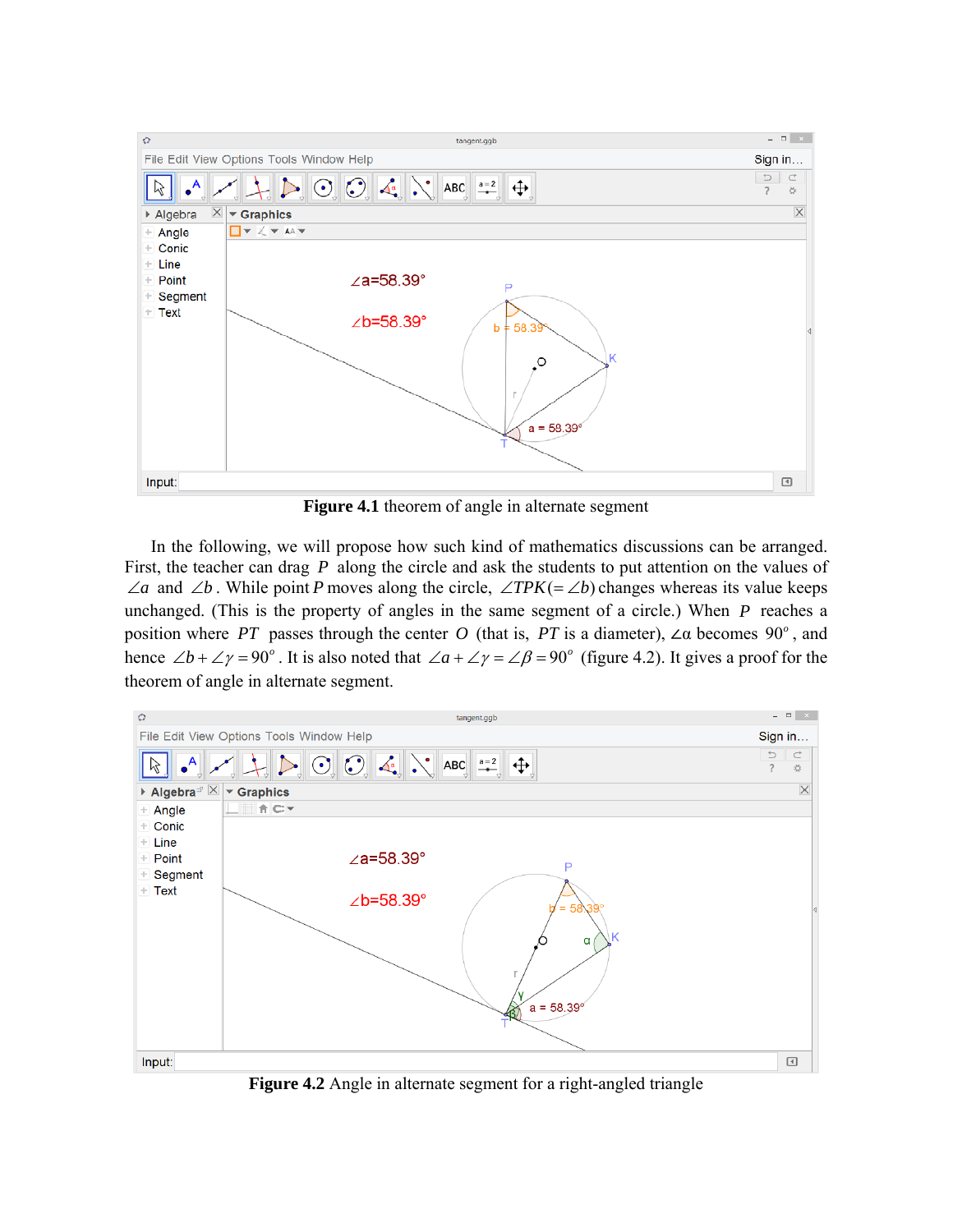After explaining the proof of the theorem, the teacher can continue to drag *P* along the circle to make the discrepancy visible. After point *P* crosses point *K*, the teacher can point out that  $\angle a \neq \angle b$ and asks the students why it happens (Figure 4.3). The teacher can ask the students why the above proof is not applicable. By observing the diagram, it is expected that the students can realize that  $\angle$ α becomes a reflexive angle (that is, it is greater than 180<sup>o</sup>) and hence the orientation of  $\triangle$ *TPK* is changed from clockwise to anti-clockwise. Thus,  $\angle TPK(=\angle b)$  does not correspond to the tangentchord angle  $\angle a$  any more. The teacher can further ask the students to find a relationship between the values of  $\angle a$  and  $\angle b$ . They should be easily find that  $\angle a + \angle b = 180^\circ$  and thus  $\angle b$  should correspond to the complementary angle of  $\angle a$ . It is hope that this explorative activity with GeoGebra can help students to recognize the correct angle pair for the theorem of angle in alternate segment through investigating the orientation of the triangle.



**Figure 4.3** Change of orientation when point P crosses point K

## **5. Conclusion**

Computer program such as DGS has its own design constraints. The constraints may lead to deviations from the intended mathematical concepts. These deviations have potentials to provide pedagogical opportunities and hence can be called as discrepancy potentials. In this paper, the discrepancy potentials of two DGS files are discussed. The discrepancies are due to rounding off errors (Example 1) and change of orientation (Example 2), which are originated from the design natures of the software. The discussion above illustrated how these discrepancies can be used for deepen our mathematical understanding and clear-up misconceptions.

## **References**

[1] Chan, Y.C., "Different approaches of interplay between experimentation and theoretical consideration in dynamic geometry exploration: An example from exploring Simson line*." Teaching Mathematics and Computer Science,* vol 6(1), 2008, pp.63–81.